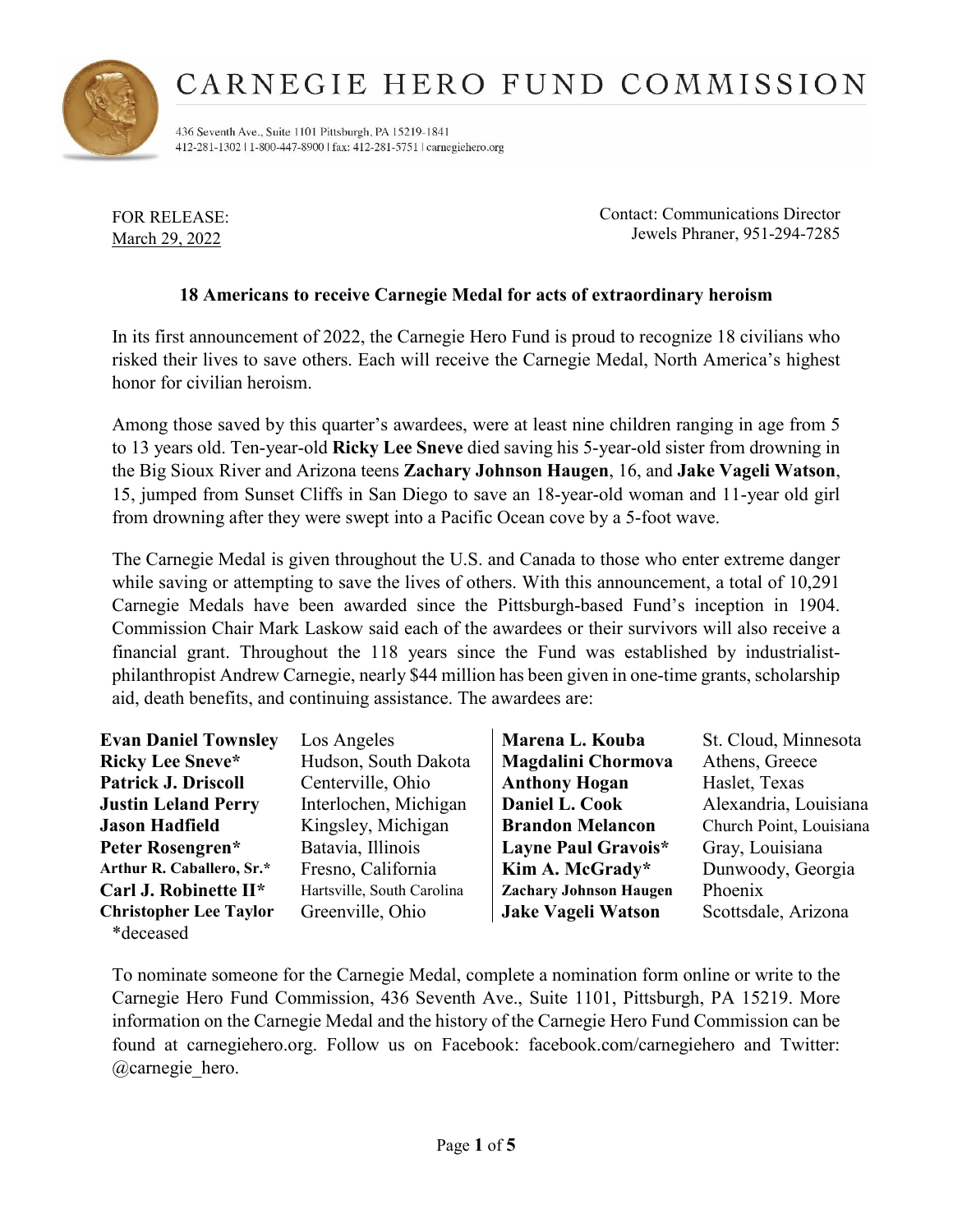### **Evan Daniel Townsley**

As **Evan Daniel Townsley** drove through a Los Angeles neighborhood on July 23, he heard a woman screaming for help. The 66-year-old woman had been walking on a sidewalk when a 70 pound pit bull mix dog attacked her, biting her arms and torso, and lunging at her neck. Stopping at the scene, Townsley, 53, of Los Angeles, wrapped an arm around the dog and stabbed it with a small knife. The dog turned on Townsley, allowing the woman to flee to safety. Townsley and the dog continued fighting; the knife blade broke, and the dog bit Townsley's forearm and wrist. Townsley swept the dog off its feet and pinned it to the pavement, where others, with difficulty, secured the dog until three police officers arrived and removed the animal from the scene. The woman was treated for serious bites to her arms, abdomen, and back. Townsley underwent surgery and then spent eight weeks in rehabilitation for treatment of 18 deep puncture wounds to both his arms – some of which pierced bone – and a fracture to his wrist.

### **Ricky Lee Sneve,** *deceased*

A 10-year-old boy drowned June 12 while saving his 5-year-old sister from the same fate in the Big Sioux River near Hudson, South Dakota. **Ricky Lee Sneve** of Hudson dove into the water after Chevelle Sneve stepped or fell into water that was 3 feet deep. He pushed Chevelle back toward the bank where she could exit the water to safety, but, in doing so, Ricky entered an area of the river where an undertow flowed into water 12 feet deep. Three boys and Ricky's stepfather entered the water to help Ricky, but two of the boys immediately struggled in the water and the stepfather and the oldest boy helped them back to the bank. By then Ricky had been carried about 50 feet from the bank, and he submerged. Sheriff's department divers recovered Ricky's body about 75 feet down river from the point where he was last seen, in about 12 feet of water. He had drowned.

### **Patrick J. Driscoll**

A 56-year-old pilot rushed to the scene of a plane that had, on Oct. 13, 2020, crash-landed on a New Carlisle, Ohio, grass runway, overturned, and caught fire. Couple Joyce A. Seymour, 72, and Timothy J. Seymour, 73, remained inside the cockpit as flames broke out in the engine area. After seeing the crash, **Patrick J. Driscoll,** of Centerville, Ohio, rushed to the cockpit's passenger side, crouched on the plane's wing, which contained a fuel tank, and released Seymour's seat belt, freeing her. He then helped her to a point a few feet away from the plane. Driscoll then ran to the wing at the pilot's side as the flames intensified and spread toward the cockpit. Driscoll again crouched on a wing, released Timothy's seat belt, and pulled Timothy, who was larger than him, from the plane as another man arrived with a fire extinguisher. The fire shortly spread to destroy the plane. Driscoll's head was singed, but he recovered.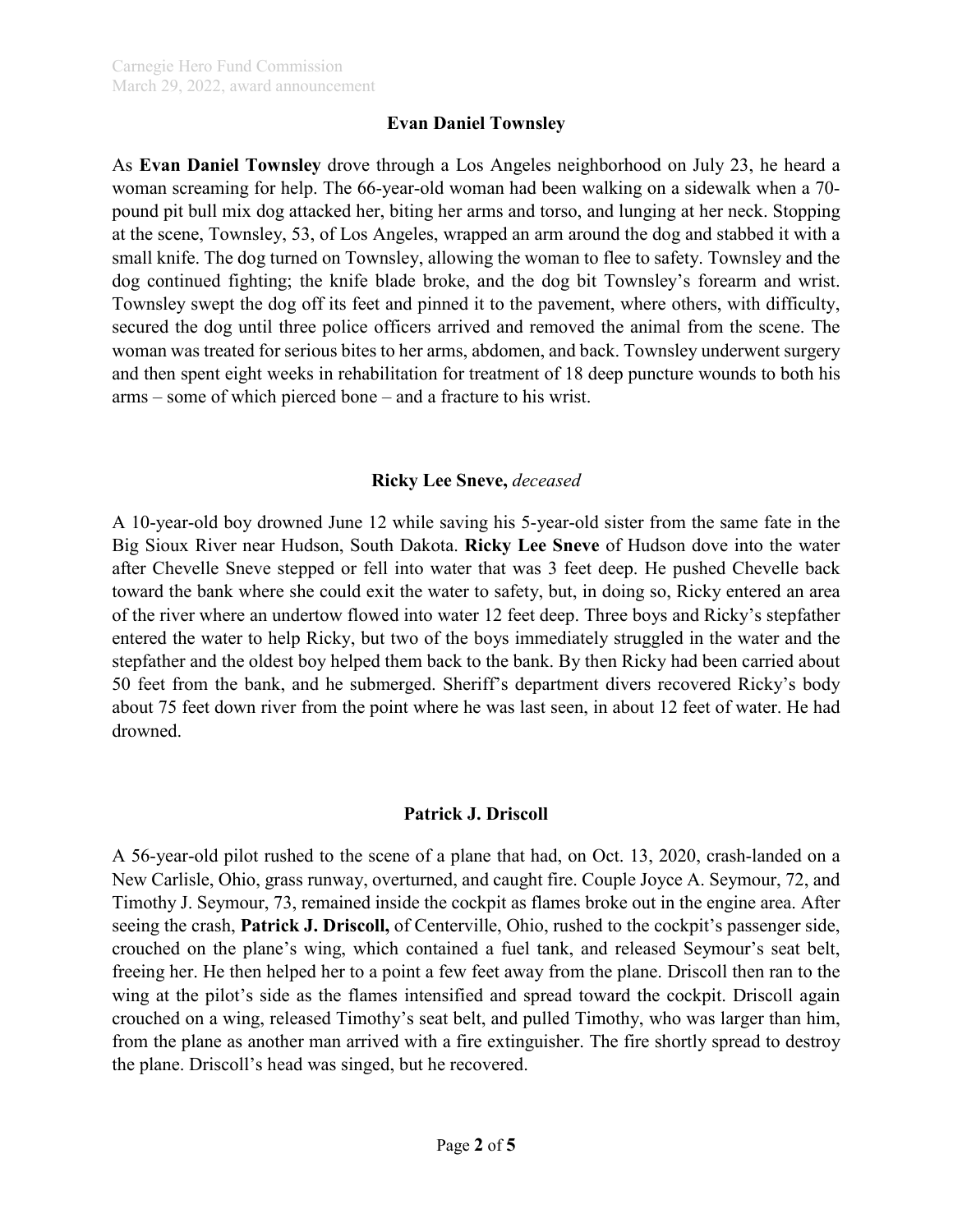### **Justin Leland Perry** and **Jason Hadfield**

A 5-year-old girl was on a floatie on July 25, 2020, in Lake Michigan near Honor, Michigan, when its tether slipped off of her mom's wrist and strong winds blew it away from shore. At a point several hundred feet from shore, the float flipped and tossed the girl into the water. A 33-year-old musician from Interlochen, Michigan, **Justin Leland Perry,** and **Jason Hadfield,** 42, creative director, of Kingsley, Michigan, were in separate parties on the beach and responded. Perry entered the water with a partially inflated child's life ring and swam to the girl, where he placed her on the life ring, held to her, and kicked toward shore. Hadfield entered the lake with a child's kayak and swam to Perry and the girl, whom they placed on the kayak. Holding to the kayak, the men swam her to shore.

### **Peter Rosengren,** *deceased*

Newspaper executive **Peter Rosengren,** 42, of Batavia, Illinois, drowned March 28, 2021, after helping to rescue a 9-year-old boy from drowning in rough water of the Gulf of Mexico off of Miramar Beach, Florida. The boy was carried away from shore into deep water. Rosengren swam to the boy, but they were separated by rough waves and Rosengren lost consciousness. Others, using safety equipment, ultimately rescued the boy and Rosengren, who was unresponsive. The boy recovered after being treated at a hospital for swallowing water. Attempts to revive Rosengren were unsuccessful, as he had drowned.

## **Arthur R. Caballero, Sr.,** *deceased*

**Arthur R. Caballero, Sr.,** a 62-year-old painter of Fresno, California, was fishing June 9, 2020, in the Kings River near Sanger, California, when he saw a 7-year-old girl in another party struggling to stay afloat as she moved into deep water. The cold, swift-moving current prevented adults in her party, including her mother, from reaching her. Caballero entered the river fully clothed, went to the girl, and thrust her back toward the bank where others helped her from the water. The current pulled Caballero downstream, where he lost consciousness. Responding authorities located him an hour later and removed him from the river, but he had drowned.

# **Carl J. Robinette II,** *deceased*

A 13-year-old boy was on a boat outing when he and several others left the boat to wade on a nearby sandbar. The boat drifted away from the sandbar and the boy panicked, leaving the sandbar and swimming toward the boat on April 26, 2020. He struggled in water about 8 feet deep. On the boat, **Carl J. Robinette II,** a 48-year-old internet sales and marketing manager of Hartsville, South Carolina, saw the boy struggling, dove into the water, and swam to him. Robinette grasped the boy and held him so his head remained above water while moving toward the sandbar. Another man, who held a life vest in front of him, swam to the pair and helped the boy grasp the life vest and get back to the boat. By then, Robinette had submerged. Department of Natural Resources divers recovered Robinette's body the next day, near where he submerged, in about 8 feet of water. He had drowned.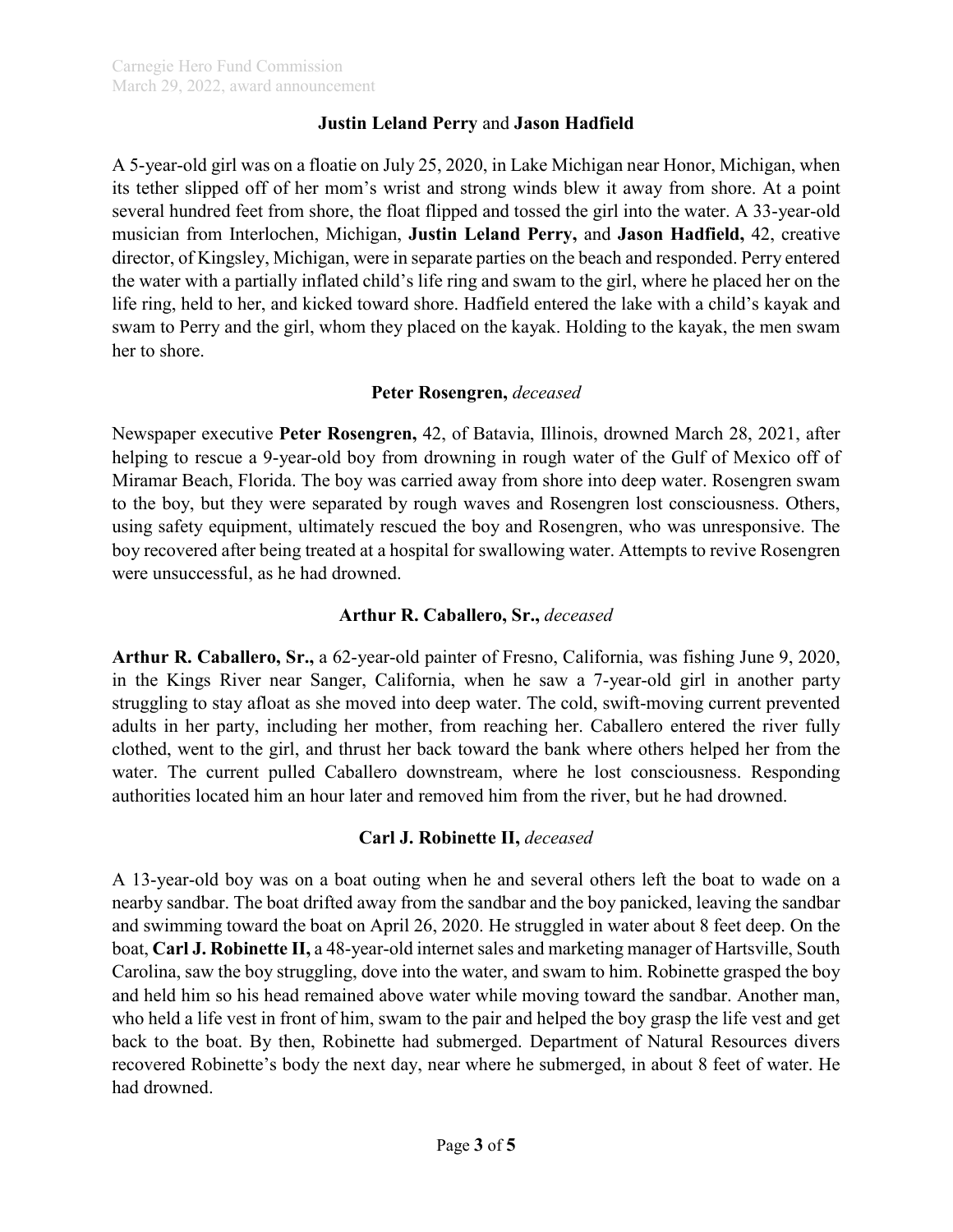## **Christopher Lee Taylor**

**Christopher Lee Taylor,** 36, forklift operator, of Greenville, Ohio, was driving through a local neighborhood on Oct. 31, 2020, when he saw flames on a nearby home's second floor. Taylor ran to a side door of the home and called out into the house. From inside, he heard David Miles, 30, moaning. Doubled-over to keep his head below the smoke, Taylor entered the home, making his way through thick smoke and intense heat to a stairway where he found Miles, then unconscious, near the top. Flames were spreading toward the stairs, as Taylor picked up Miles and carried him out of the house.

### **Marena L. Kouba**

On July 19, 2020, a man and two children struggled in deep water in Lake Superior near Marquette, Michigan. A member of her college swim team, **Marena L. Kouba,** 21, of St. Cloud, Minnesota, was nearby and entered the lake despite rough water. Kouba swam several hundred feet to 37 year-old Eric E. J. Benac, and instructed him to hold onto her. Kouba swam to the children, ages 10 and 11, who were nearby, and instructed them to do the same. With all three people holding to one arm, Kouba swam toward shore, but quickly tired as she struggled against the current. She shouted to others to bring rescue equipment, and others on shore swam about 100 feet to reach them, assisting Benac and the children to safety.

### **Magdalini Chormova**

A 48-year-old woman was shot four times March 5, 2020, after she attacked a man demanding money from her brother at gunpoint inside his Charlotte, North Carolina, restaurant. As the assailant faced restaurant owner Thomas Chormovas, 51, sister **Magdalini Chormova,** a nonprofit organization executive of Athens, Greece, approached the gunman from behind and grasped his shoulders, which gave Chormovas an opportunity to move to the assailant where the three struggled. The assailant fired the gun several times, with four bullets striking Chormova. The siblings brought the assailant to the ground, gained control of the gun, and secured him until police arrived. Chormovas suffered broken ribs and recovered. Chormova was hospitalized for several weeks for her gunshot wounds and other extensive injuries.

#### **Anthony Hogan**

A violent accident on Aug. 12, 2020, in Fort Worth, Texas, left driver Michael A. Loya, Jr., 40, semi-conscious, badly injured, and pinned in a burning work truck containing flammable items, including welding tanks. Off-duty police chief, **Anthony Hogan,** 48, of Haslet, Texas, witnessed the accident and responded, as flames issued from the truck's underside. Hogan partially entered the truck through the driver's window, grasped Loya underneath one arm and pulled his upper body through the window. As he continued to pull at Loya, he struggled to remove him further as Loya's legs were caught in the wreckage. Placing one foot on the door and pulling with all his might, Hogan freed Loya and removed him from the truck as flames engulfed the truck. Loya was not burned.